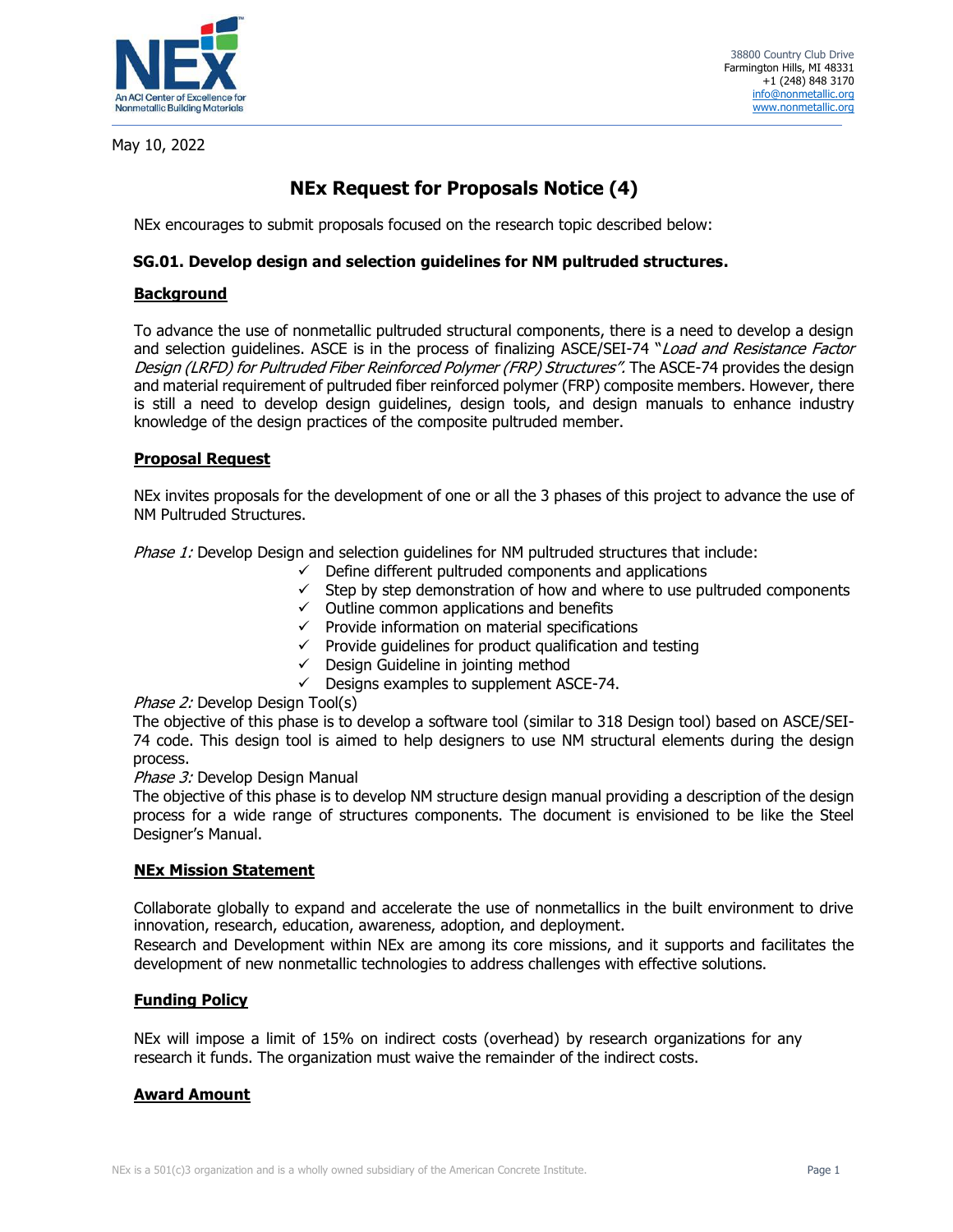

NEx does not impose any limit on the overall funding request; however, the decision on full or partial funding will be made by the NEx Steering Committee and NEx Board.

## **Proposal Evaluation**

NEx research proposals will be evaluated by the NEx Steering Committee. A winning proposal will be forwarded to the NEx Board of Directors with recommendations for funding.

### **Awarded Proposals**

- NEx will enter into a contract with the researching entity. As part of the contract, it is mandated that the overhead or indirect return be set at no more than 15% of the direct cost of the research funding requested from NEx. Any overhead over the maximum allowed 15% that is waived by the researching entity shall be considered as cost sharing and shall be indicated on the budget table as waived overhead, separate from other co-funding. Non-compliant proposals in this regard shall be returned without review.
- The schedule of payments contingent upon milestone deliverables will be contained in the contract and will include, at a minimum, a final report deliverable to NEx. Progress reports, if required, will be identified in the final contract.
- If principal investigators (PI) from two organizations are collaborating on the research, the award must be to a single organization, which will then subcontract with the second organization.
- NEx will only consider funding research that involves the use of proprietary products if the goal of the research is to advance knowledge in a particular area of study and not solely on a proprietary product.
- In case of any co-funding arrangement with other organization(s), commitment letter(s) from cofunding organization(s) are required before funds are dispersed from NEx.
- The results of NEx-funded research will be owned by NEx, and possibly by other co-founding organization(s). PI should obtain approval from NEx before publishing any results.

# **Where and How to Submit Proposals**

Submitted proposals will be evaluated by the NEx Steering Committee and the NEx Staff. Anyone who evaluates a proposal is required to agree and abide by NEx policies on confidentiality and conflict of interest.

Please email the proposal and supporting information to Aparna Deshmukh, NEx Technical Director, at aparna.deshmukh@nonmetallic.org, by 6:00 AM EDT on May 31, 2022. The following information is to help you prepare the proposal.

If you have any questions regarding the proposal requirements or process, please contact NEx Technical Director, Aparna Deshmukh (aparna.deshmukh@nonmetallic.org).

#### **Required Proposal Content**

Proposals submitted to the NEx shall contain:

• Contact information of the Principal Investigator (PI), co-PI (if applicable) and administrative